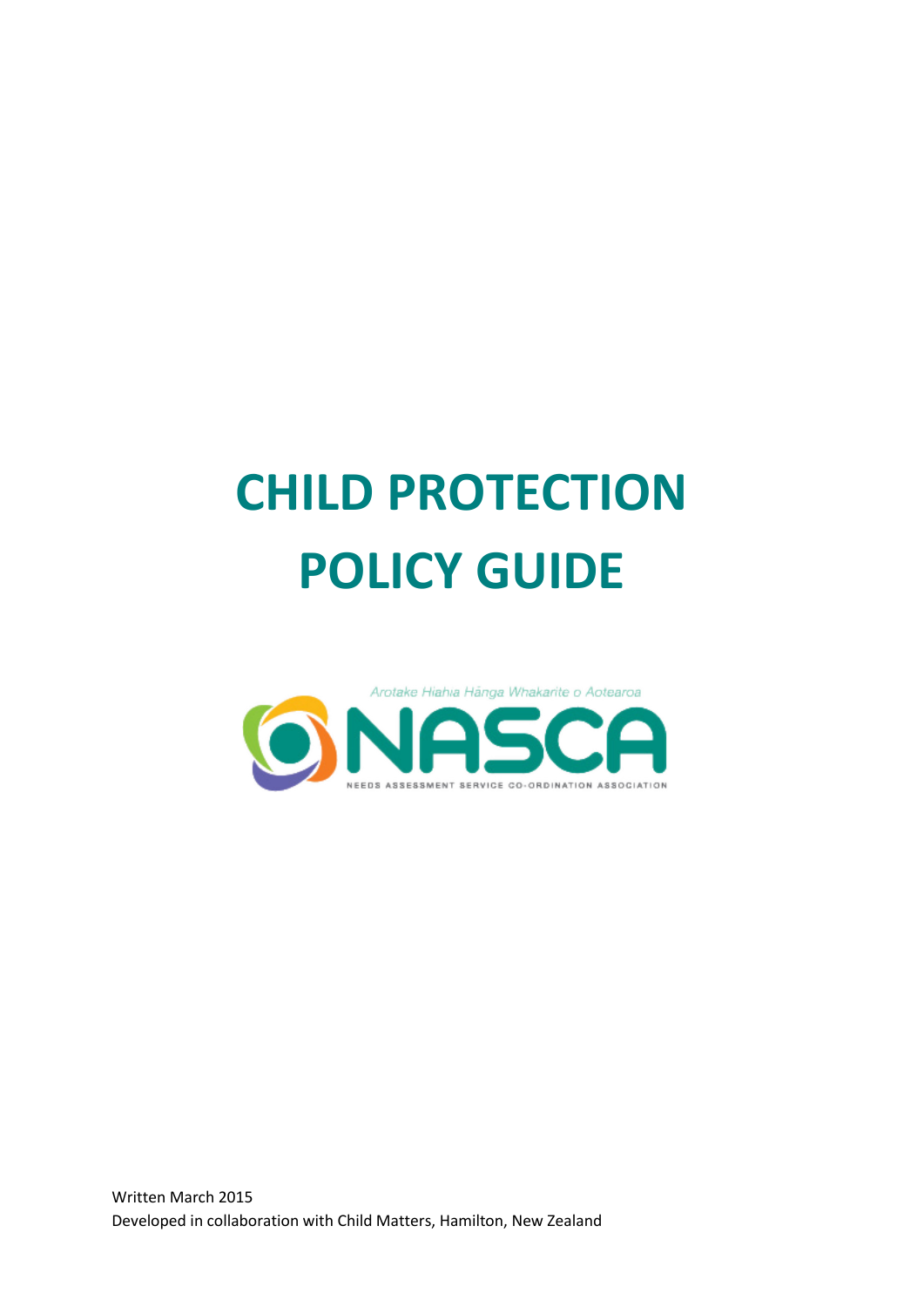# **Child Protection Policy Guide**

This Child Protection Policy Guide is designed to support all NASC Services with a framework from which to write their child protection policy. This Guide is provided in recognition of requirements for child protection policies under the Vulnerable Children's Act, 2014, and also with the understanding of best practice.

An organisation with a culture of child protection is open and accountable, understands the needs of children, and makes their safety and security a priority. A child protection policy reflects these values, and supports the organisation in creating a safe environment for children, as well as for staff. A NASC Service which supports a culture of child protection is one where concerns for a child's wellbeing are identified and responded to quickly, where staff are trained and supported, and where staff work closely with external agencies to provide positive outcomes for children all underpinned with a robust and effective child protection policy.

The process of developing a child protection policy will be unique for each NASC Service, and must align with other service policies such as employment policies, supervision policies, human resources policies, code of conduct and home visiting policy.

This Child Protection Policy Guide will outline the sections recommended to be included in a child protection policy. Each section has an introduction that outlines the purpose of that section and provides some example statements which can be used or amended for suitability. Further development of additional statements will be required by each individual NASC Service, and 'consider' prompts have been provided to encourage consideration of additional areas which may be relevant to each NASC Service.

At the end of the Child Protection Policy Guide there are 'Additional Guidance' notes. These explore more fully certain areas, and aspects of these notes may be included in the policy, or as appendices, to provide more information.

Before writing a child protection policy, consider who the right person might be to write this policy, and what support or consultation will be required to ensure the policy covers all aspects fully. No decision regarding child protection should be made in isolation, and this is reflected in the development of policy also. The existence of a written policy does not establish a safe environment for children, it is the implementation, use and ongoing review of the policy that creates a child protection focussed NASC Service.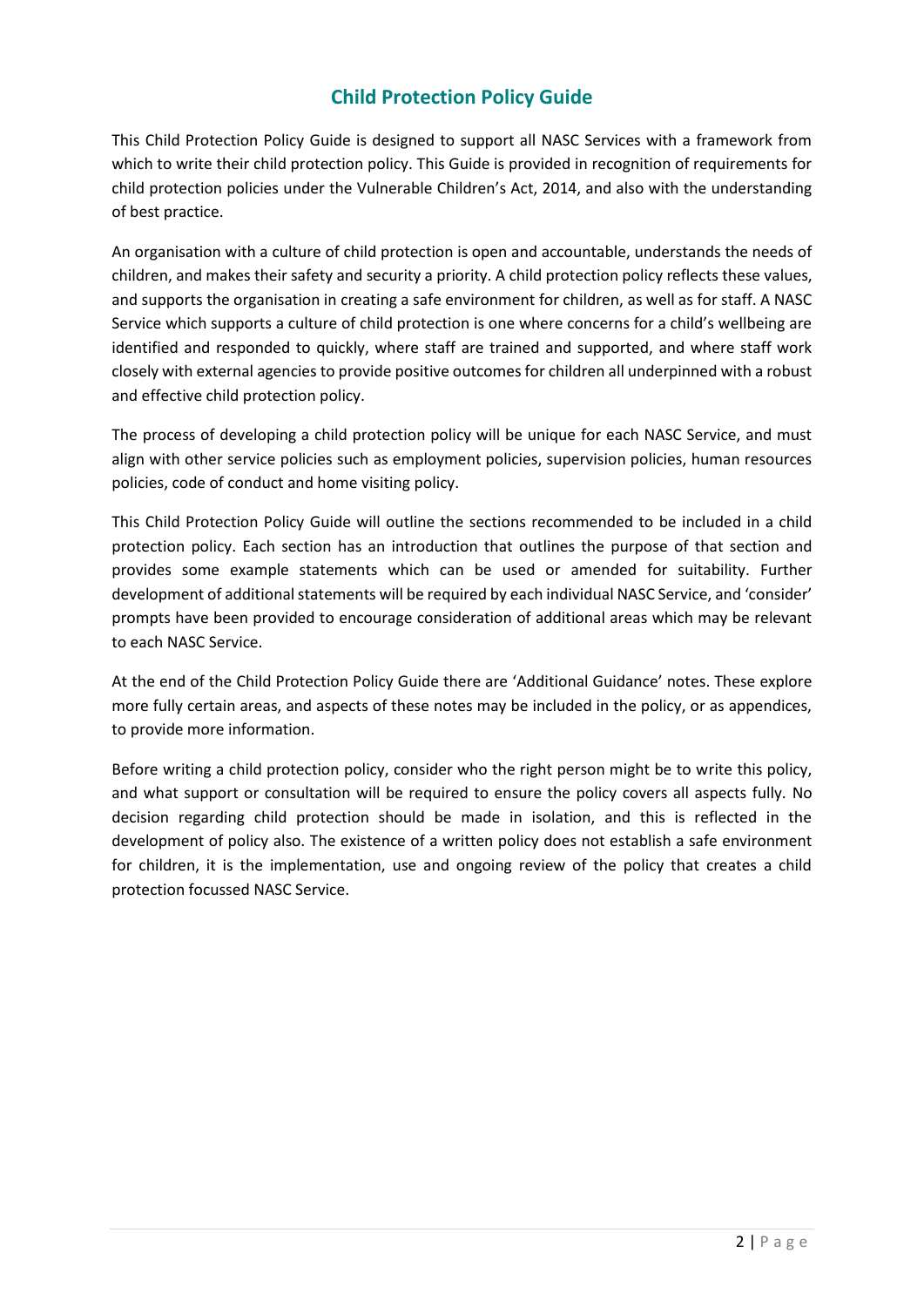## **Introduction**

The first section of a policy sets the framework on which the policy, and the NASC service, sits. It identifies the commitment that the service has to the safety and wellbeing of children, and the principles under which the policy is written. The introduction also identifies key factors such as the scope of the policy, the definitions of words contained within, and ultimately the purpose of the policy.

It is essential to include a 'Contacts' page at the start of the policy so that staff may easily identify how to contact appropriate agencies and people referred to within the policy.

#### **Statement of Commitment**

*Example Statement:* {NASC Service} is committed to the prevention of abuse and to the wellbeing of children, young people, vulnerable adults and their families.

#### **Purpose**

*Example Statement:* The purpose of this policy is to provide {NASC Service} staff guidelines by which to identify and respond appropriately to concerns of abuse and neglect, and to understand their role in keeping children safe.

#### **Scope**

*Example Statement:* The scope of this policy covers all children who interact with {NASC Service}, whether visiting the office or being present in the home during an assessment.

#### **Definitions**

*Example Statement:* For the purposes of this policy "Child" means a boy or girl under the age of 14 years, "Young person" means a boy or girl of or over the age of 14 years but under 17 years; but does not include any person who is or has been married or in a civil union (Children, Young Person, and Their Families Act 1989, Section 2).

*Example Statement:* For the purposes of this Policy "staff" means all those employed by {NASC Service}, whether paid or voluntary, full time or part-time.

#### **Principles**

*Example Statement:* All services provided by {NASC Service} adhere to the principles of partnership, protection and participation; and the rights and responsibilities accorded by Te Tiriti o Waitangi.

*Example Statement:* This Policy will be reviewed annually, and updated regularly in the light of operational experience and in line with changes in legislation and associated policies.

*Example Statement:* The responsibility for the review and implementation of this policy rests with the {NASC Service} Manager.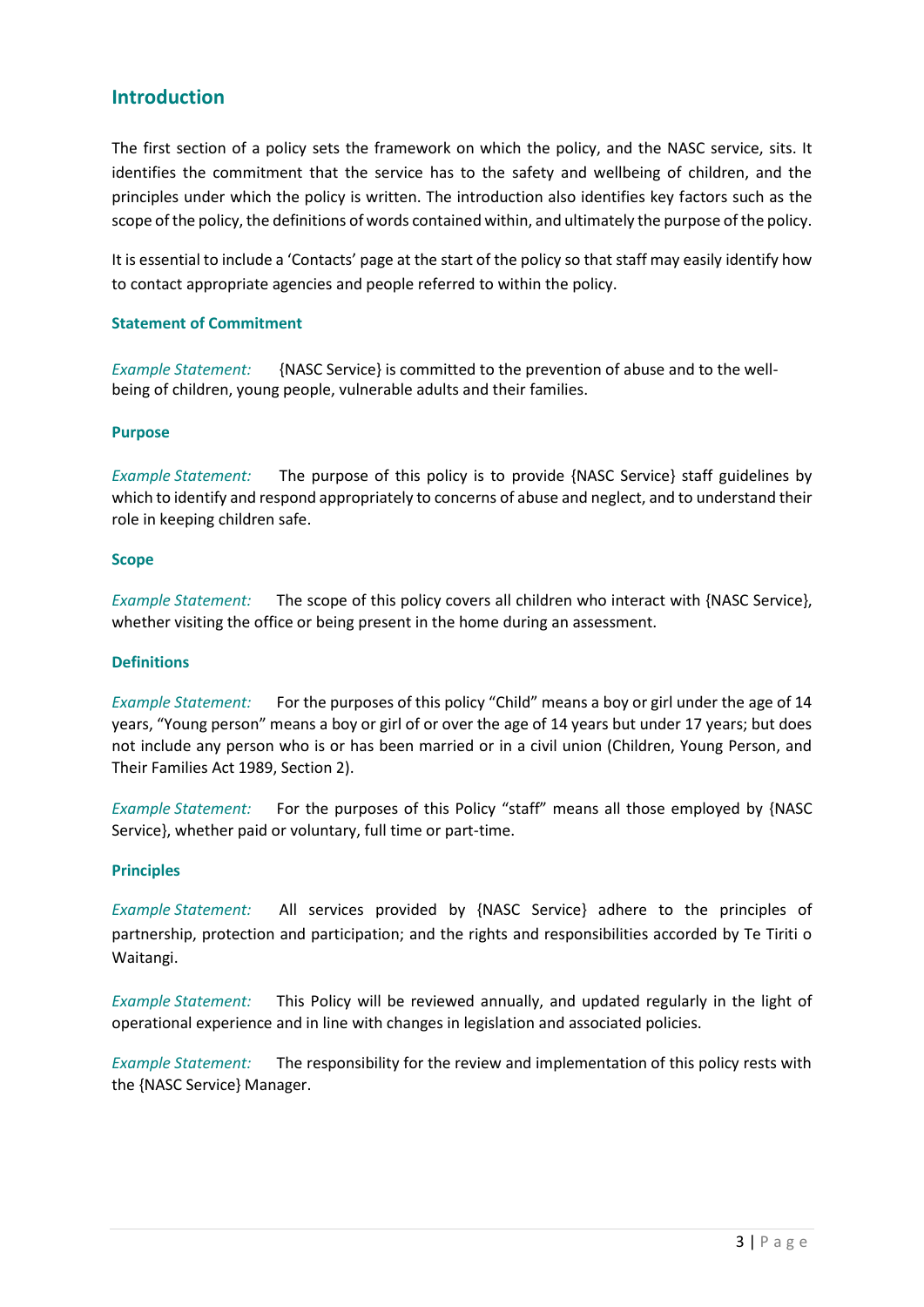- $\checkmark$  Who does this policy need to cover? For example: staff, volunteers, contracted agencies
- $\checkmark$  Who, in this NASC, has responsibility for this policy, its implementation and review?
- $\checkmark$  What legislation must be considered within this policy?
- $\checkmark$  What principles does this NASC operate under that are relevant to this policy?
- $\checkmark$  Which clients would this policy apply to? For example, consider vulnerable adults, and the children of adult clients.
- $\checkmark$  Who does this policy apply to as staff members? Paid, voluntary, contracted etc.
- $\checkmark$  What expectations does your NASC Service have on others who you might contract?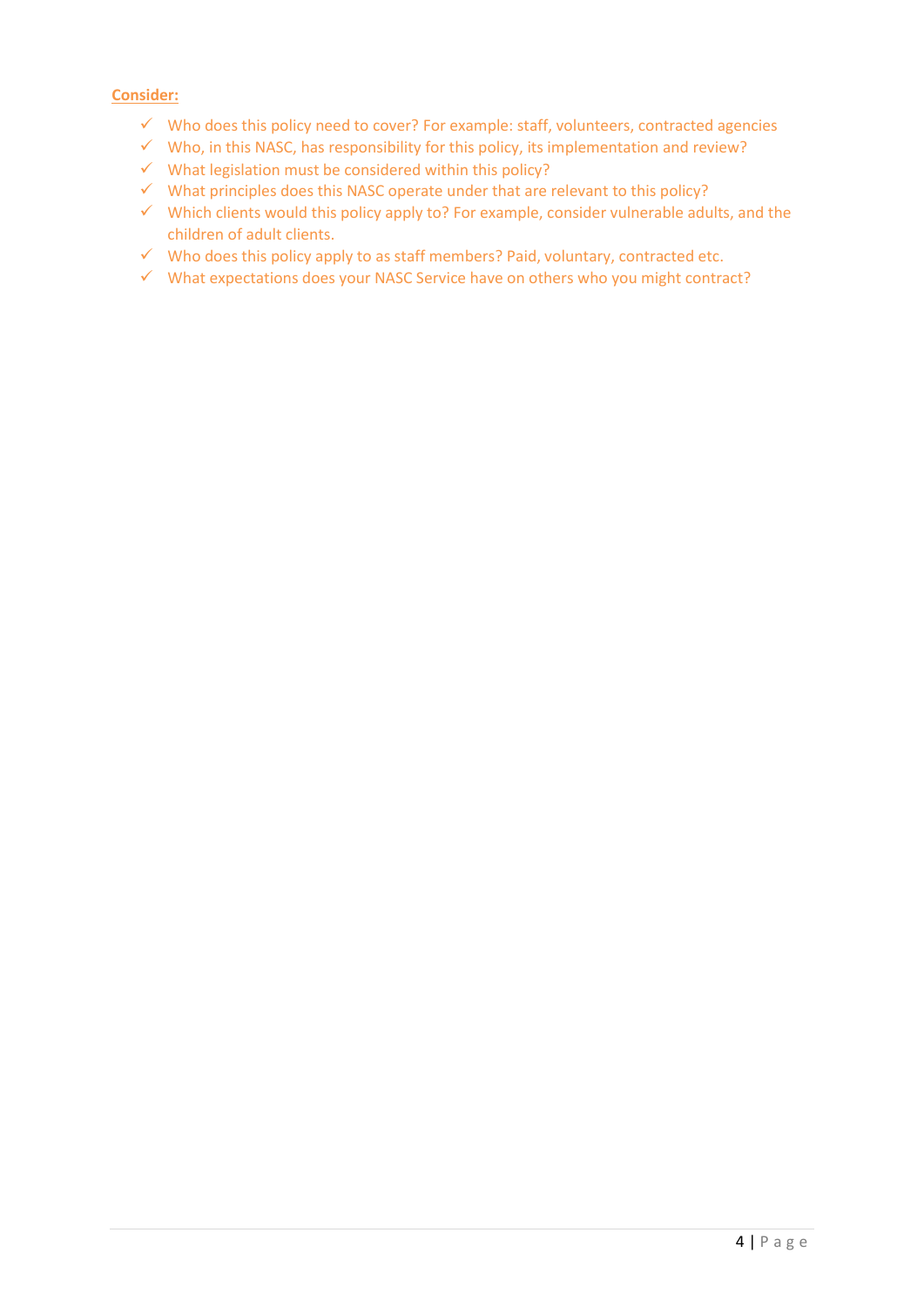## **Definition of Child Abuse**

A clear definition of child abuse is essential to a child protection policy. Without identifying the abuse from which children need protection, the policy has no identifiable reference point. Defining child abuse within the policy also establishes the NASC Service's understanding, thereby minimising the opportunity for confusion.

*Example Statement:* The Children, Young Persons and their Families Act, 1989, defines child abuse as "…the harming (whether physically, emotionally, sexually), ill-treatment, abuse, neglect, or deprivation of any child or young person".

*Example Statement:* Physical abuse is a non-accidental act on a child that results in physical harm. This includes, but is not limited to, beating, hitting, shaking, burning, drowning, suffocating, biting, poisoning or otherwise causing physical harm to a child. Physical abuse also involves the fabrication or inducing of illness.

*Example Statement:* Emotional abuse is the persistent emotional ill treatment of a child such as to cause severe and persistent adverse effect on the child's emotional development. This can include a pattern of rejecting, degrading, ignoring, isolating, corrupting, exploiting or terrorising a child. It may also include age or developmentally inappropriate expectations being imposed on children. It also includes the seeing or hearing the ill treatment of others.

*Example Statement:* Sexual Abuse involves forcing or enticing a child or young person to take part in sexual activities (penetrative and non-penetrative, for example, rape, kissing, touching, masturbation) as well as non-contact acts such as involving children in the looking at or production of sexual images, sexual activities and sexual behaviours.

*Example Statement:* Neglect is the persistent failure to meet a child's basic physical and/or psychological needs, causing long term serious harm to the child's heath or development. It may also include neglect of a child's basic or emotional needs. Neglect is a lack: of action, emotion or basic needs.

*Example Statement:* Family Violence is physical, emotional, sexual and other abuse by someone (usually but not always a man) of a person (usually but not always a woman) with whom they have or have had some form of intimate relationship with, such as marriage or cohabitation, in order to maintain power and control over a person. It is important to be vigilant to any signs, particularly if children are being affected.

- $\checkmark$  What additional guidance do staff need to understand and define abuse?
- $\checkmark$  What additional resources might be available to staff that outline signs and indicators of abuse?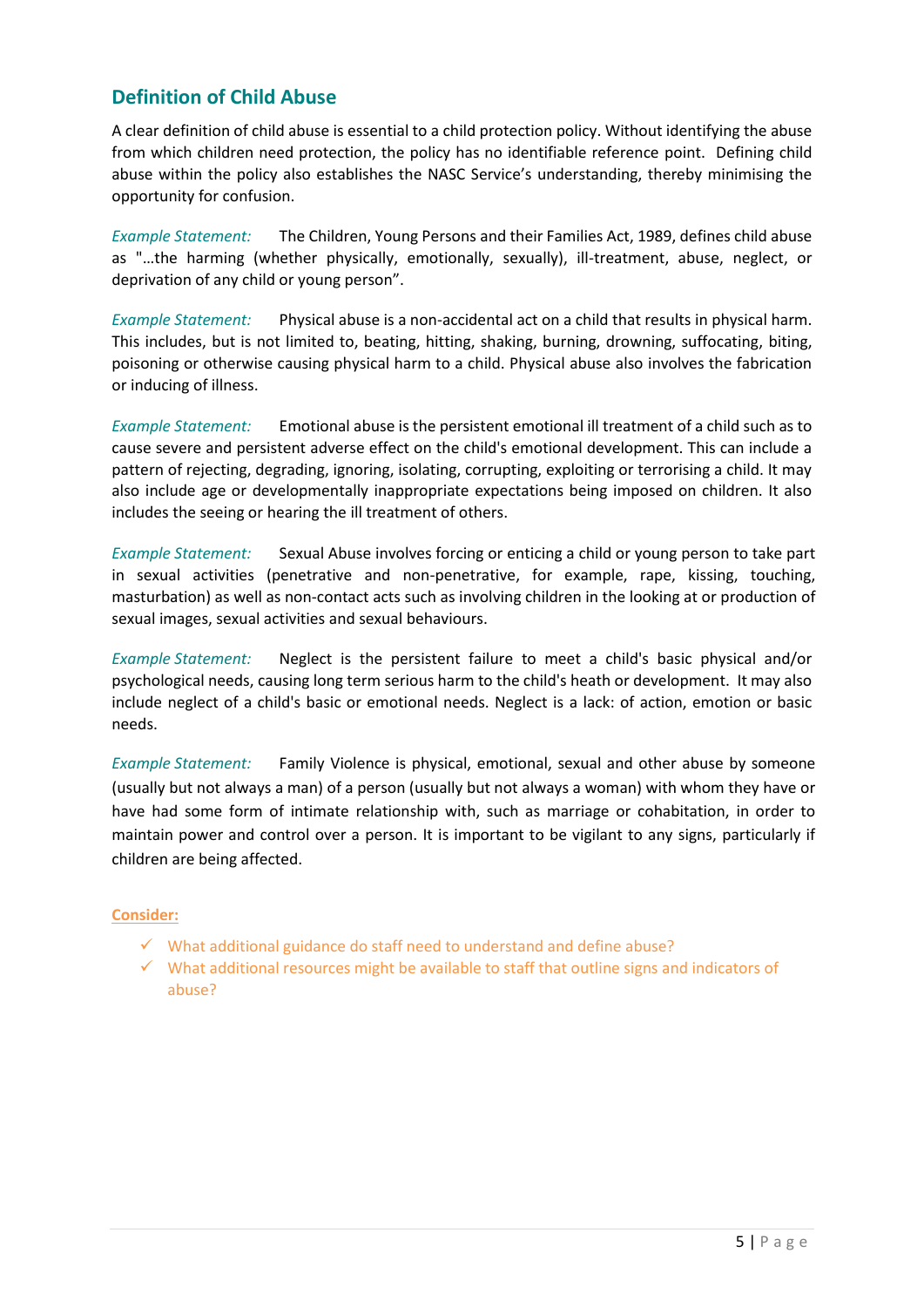# **Roles and Responsibilities of Staff**

This section identifies the expectations and requirements of staff. All staff have a responsibility to keep children safe and have a role in reporting concerns of potential or actual abuse. Clear guidance on the roles and responsibilities of staff ensures consistency of behaviours, which keep both staff and children safe. It is important to define the roles that have specific responsibilities for child protection so that staff understand what to expect from others.

It is recommended that each NASC have a 'Designated Person for Child Protection'. This function is held by someone who is both accessible to staff and also has the authority to influence and create change within the NASC if necessary.

*Further information regarding specific roles and responsibilities, including the Designated Person for Child Protection, can be found in 'Additional Guidance'.*

*Example Statement:* It is the responsibility of staff to be vigilant, have knowledge and awareness of the indicators of neglect, potential or actual abuse and to report any concerns, suspicions or allegations of suspected abuse immediately and ensure that the concern is taken seriously and reported.

*Example Statement:* {NASC Service} will have an appointed Designated Person for Child Protection. This function will be held by the Service Manager.

- $\checkmark$  What are the reasonable expectations of staff?
- $\checkmark$  How are staff informed and support in their responsibilities for child protection?
- $\checkmark$  Who could hold the role or function of a Designated Person for Child Protection?
- $\checkmark$  Is it reasonable that the Designated Person function is held by one person or should every Team Leader or Service Manager be responsible for supporting their team?
- $\checkmark$  Who would hold the Deputy Designated Person function if the Designated Person is unavailable?
- $\checkmark$  Who else holds responsibilities for child protection with the service? For example, Human Resources or the Service Manager may hold responsibility for managing allegations against staff members
- $\checkmark$  Consider what role the DHB has in supporting your service and what their responsibilities are regarding child protection.
- $\checkmark$  What supervision and support do staff receive to manage concerns that may arise?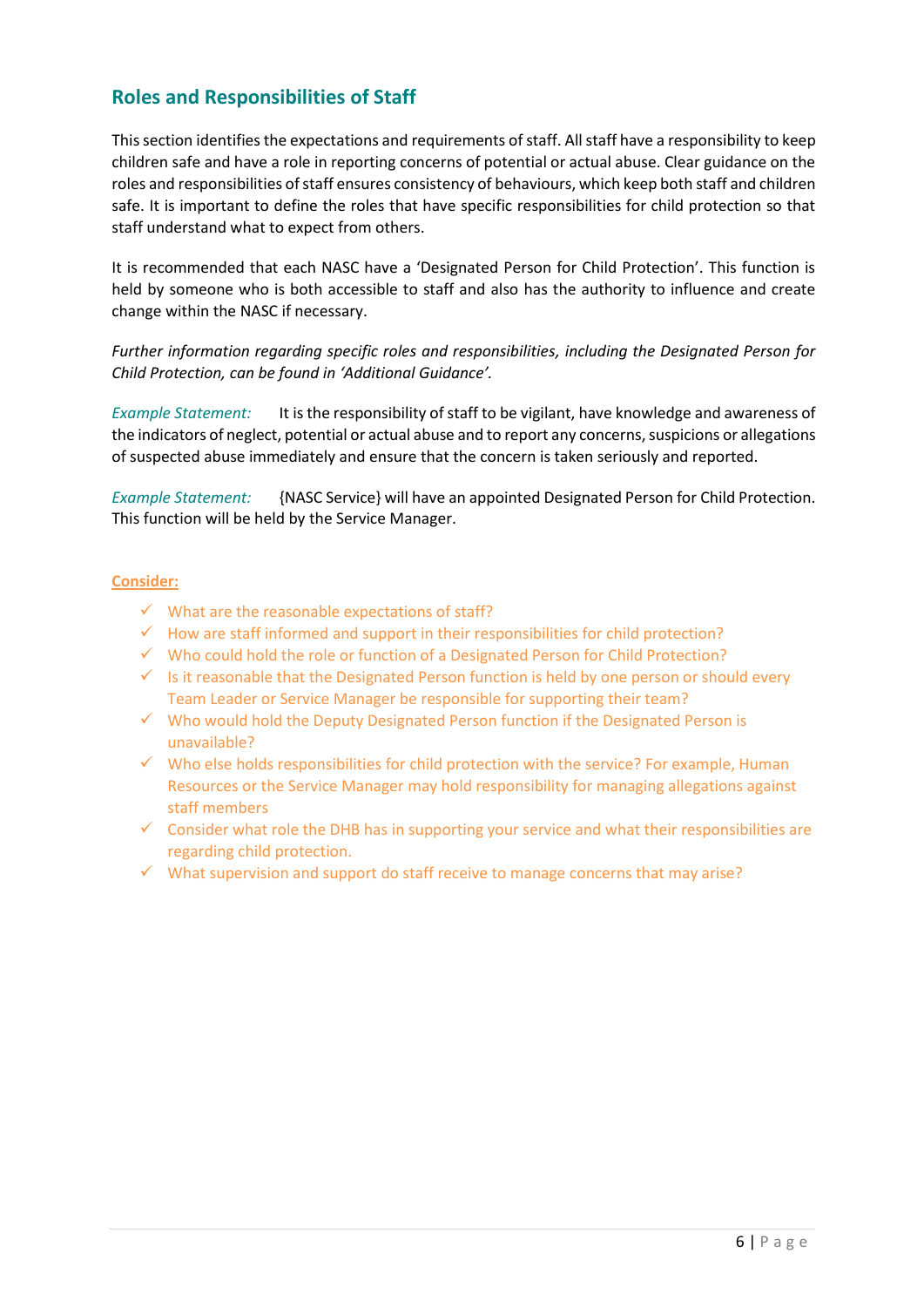## **Child Protection Procedures**

This section outlines clear guidance for staff on how to respond to a concern of child abuse. This guidance must be clear and direct so that staff immediately understand what action is needed to be taken. It is also important to determine guidelines regarding confidentiality, privacy and the sharing of information.

*Example Statement:* All concerns of potential, suspected or alleged abuse must be brought to the attention of the Designated Person for Child Protection. If the DP is unavailable then consultation should occur with an alternative appropriate Manager or Team Leader. A decision will be made as to whether to seek further advice or notify Child Youth and Family.

*Example Statement:* If a child makes a verbal disclosure to a member of staff it is important that staff take what the child says seriously.

*Example Statement:* Under no circumstances should a member of staff attempt to conduct an investigation or deal with concerns regarding child abuse alone.

*Example Statement:* All decisions taken, including if the concern does not require notifying Child Youth and Family, must be recorded in writing and kept securely in a Child Protection file with the reasons clearly identified and explained.

*Example Statement:* Giving information to protect children better is not a breach in confidentiality. Wherever possible the family/whanau should be kept informed of what information has been shared and to which agency, and for what purpose. Guidance of sharing information with family/whanau is to be sought from either the Police or Child Youth and Family. Principle 11 of the Privacy Act, 1993, states "disclosure of the information is necessary to prevent or lessen a serious threat".

*Further information, including how to respond to a child who discloses abuse, can be found in Additional Guidance.*

- $\checkmark$  What are reasonable timeframes for staff to respond to concerns?
- $\checkmark$  What guidance do staff need regarding responding appropriately to a child disclosing abuse?
- $\checkmark$  Who should be contacted if the Designated Person for Child Protection is unavailable?
- $\checkmark$  Will there be a standard form for reporting concerns?
- $\checkmark$  Where will records of concerns be kept and who will have access to them?
- $\checkmark$  What support will be offered to staff managing child protection concerns?
- $\checkmark$  Who can staff speak to if they feel that their concerns were not acted upon appropriately?
- $\checkmark$  Who else could be consulted regarding concerns of abuse?
- $\checkmark$  What practices are in place to ensure confidentiality is respected and maintained?
- $\checkmark$  Who will have the authority to determine what information can be shared and to whom?
- $\checkmark$  Have you considered privacy and confidentiality?
- $\checkmark$  Who will make any notifications to Child Youth and Family?
- $\checkmark$  What procedures will be followed regarding informing the family of a notification to Child Youth and Family?
- $\checkmark$  Under Ministry of Health guidelines, is your service required to notify the child's GP should you make a notification to Child Youth and Family?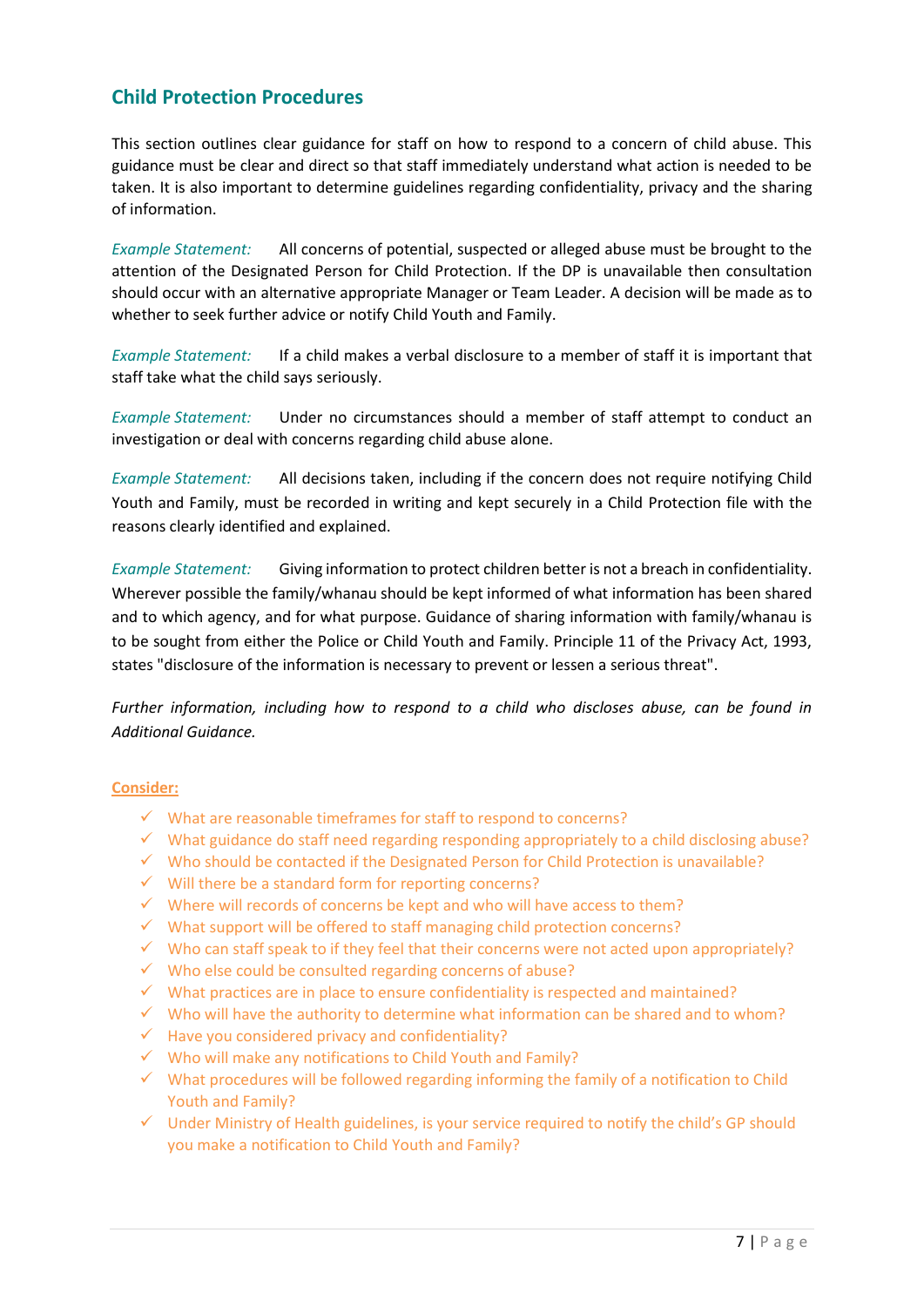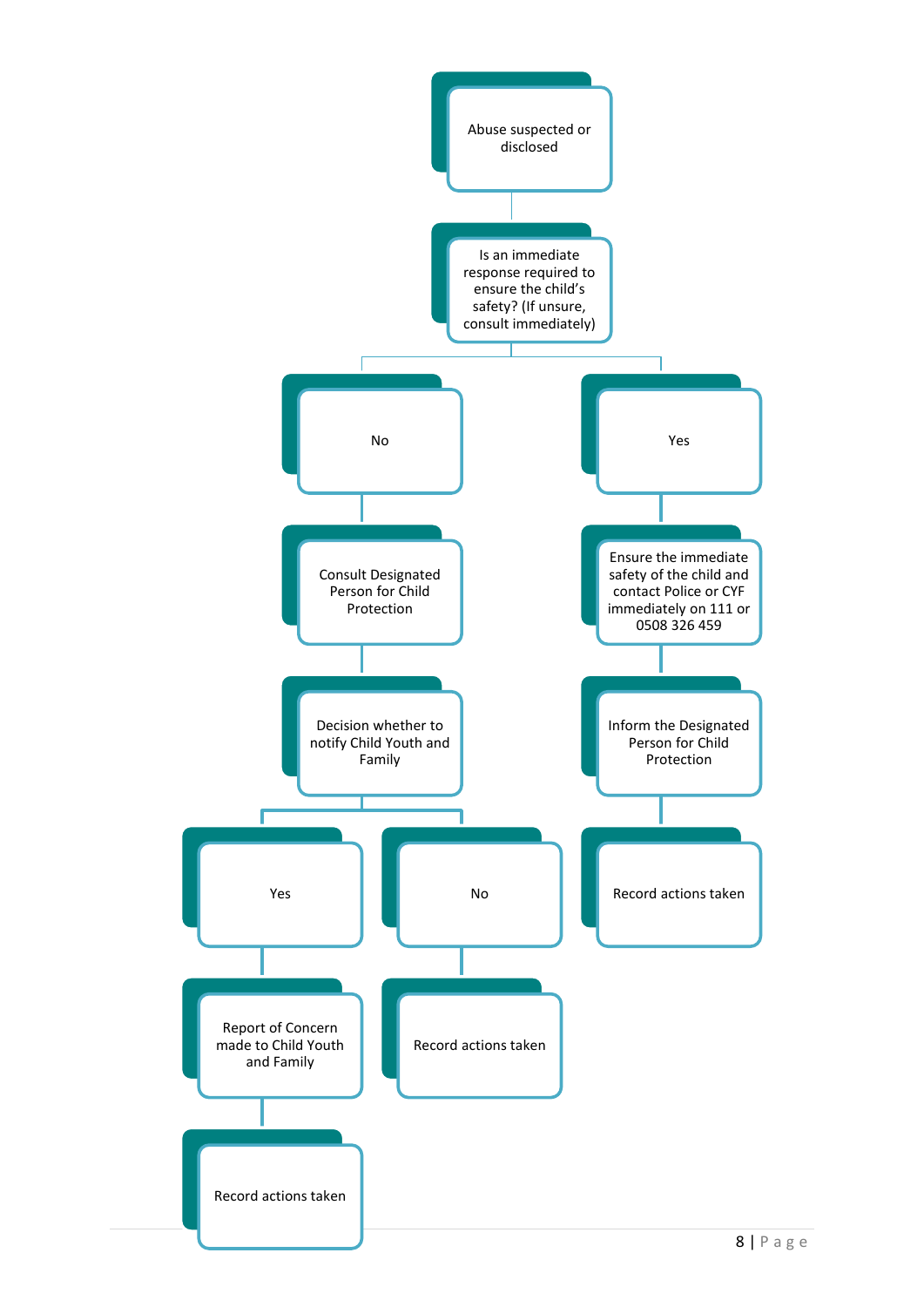# **Safe Recruitment of Staff**

This section outlines the NASC Service's priority and process for identifying and assessing that all staff who have contact with children, whether directly or indirectly, are safe. This includes how they are recruited and what safety checks are undertaken. Information regarding the safe recruitment of staff may be included in this Child Protection Policy, or could be contained within an Employment Policy.

*Example Statement:* All appointments (permanent, fixed term, student, casual or volunteer) to positions that have direct and/or frequent contact with children or young people will be conditional on a safety check. Further information regarding Safety Checking, including vetting and screening procedures, is found in the Employment Policy.

*Example Statement:* Before making any appointment, {NASC Service} will undertake a series of checks to ascertain the candidate's suitability and safety to work in {NASC Service}. These will adhere to the statutory obligations contained within the legislation such as the Privacy Act, the Human Rights Act and Vulnerable Children's Act.

*Example Statement:* All appointments will follow the requirements of the Employment Policy. This outlines:

- The provision of a clear job description and person specifications.
- An application form and CV will be required from candidates.
- Verification of identification will be undertaken.
- Verification of qualifications (and registration where appropriate) will be undertaken.
- Safety checks which include police check and personal reference checks, followed by a structured interview or personal assessment process. Attitudes towards children and safety around them will be assessed during this process.
- Staff selection will be undertaken by a person knowledgeable and experienced in the field of child protection.
- Full records will be kept, and attention to HR practices maintained.

*Further information can be found in the publication Safer Recruitment, Safer Children published by Child Matters and the Children's Action Plan Directorate. This is available at www.childmatters.org.nz*

- $\checkmark$  What guidelines are established regarding the safe recruitment of staff, and where are they identified?
- $\checkmark$  Do current guidelines regarding safety checks comply with legislation and best practice?
- $\checkmark$  How often will safety checks i.e. police checks, be updated?
- $\checkmark$  Is there a recruitment or employment policy that should be referred to?
- $\checkmark$  Who is responsible for ensuring that safety checks are undertaken?
- $\checkmark$  Who has authority to determine the employment of staff in the event that information discovered through the safety checking process raises questions?
- $\checkmark$  What role will applicants hold while waiting for the completion of safety checks?
- $\checkmark$  How will staff currently employed become complaint with this policy?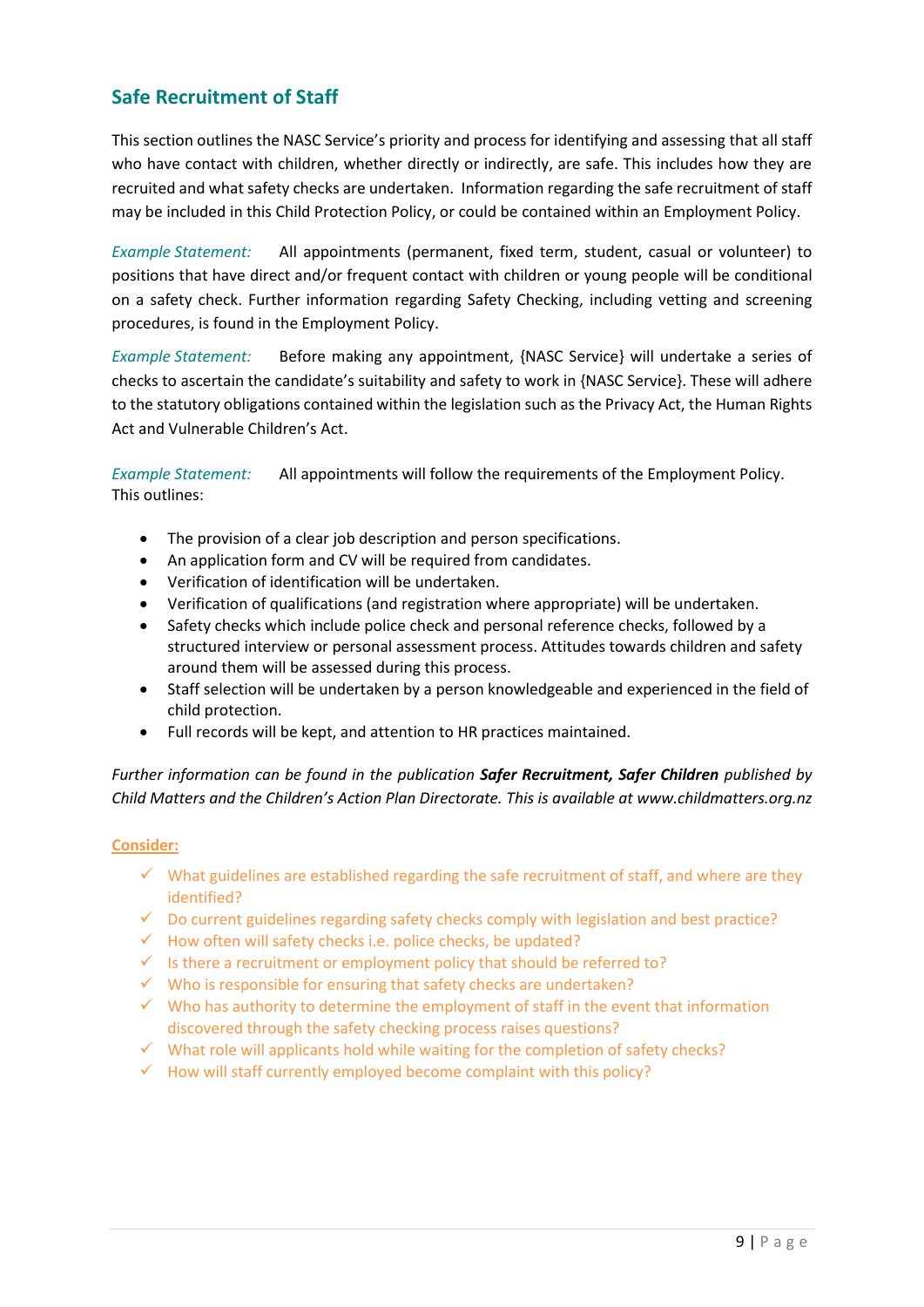# **Training of Staff**

This section outlines the NASC Service's priority and process for identifying and assessing that all staff who have contact with children, whether directly or indirectly, are safe. This includes what training they are given to support their understanding of child abuse.

*Example Statement:* All appointments (permanent, fixed term, student, casual or volunteer) to positions that have direct and/or frequent contact with children or young people will be conditional on a safety check. Further information regarding Safety Checking, including vetting and screening procedures, is found in the Employment Policy.

*Example Statement:* All staff will receive child protection training at the level appropriate to their role. The Designated Person(s) for Child Protection will undertake more intensive training in child protection.

*Example Statement:* All staff will update their child protection training every three years as a minimum.

#### *Information outlining a recommended training plan can be found in Additional Guidance.*

- $\checkmark$  What training do staff need regarding identifying and responding to vulnerability and child abuse?
- $\checkmark$  What training does the Designated Person(s) for Child Protection require to be a source of support and guidance for staff?
- $\checkmark$  Where is it recorded what training staff have had regarding child protection?
- $\checkmark$  How often will training be updated?
- $\checkmark$  Who will have responsibility for ensuring that staff have attended training?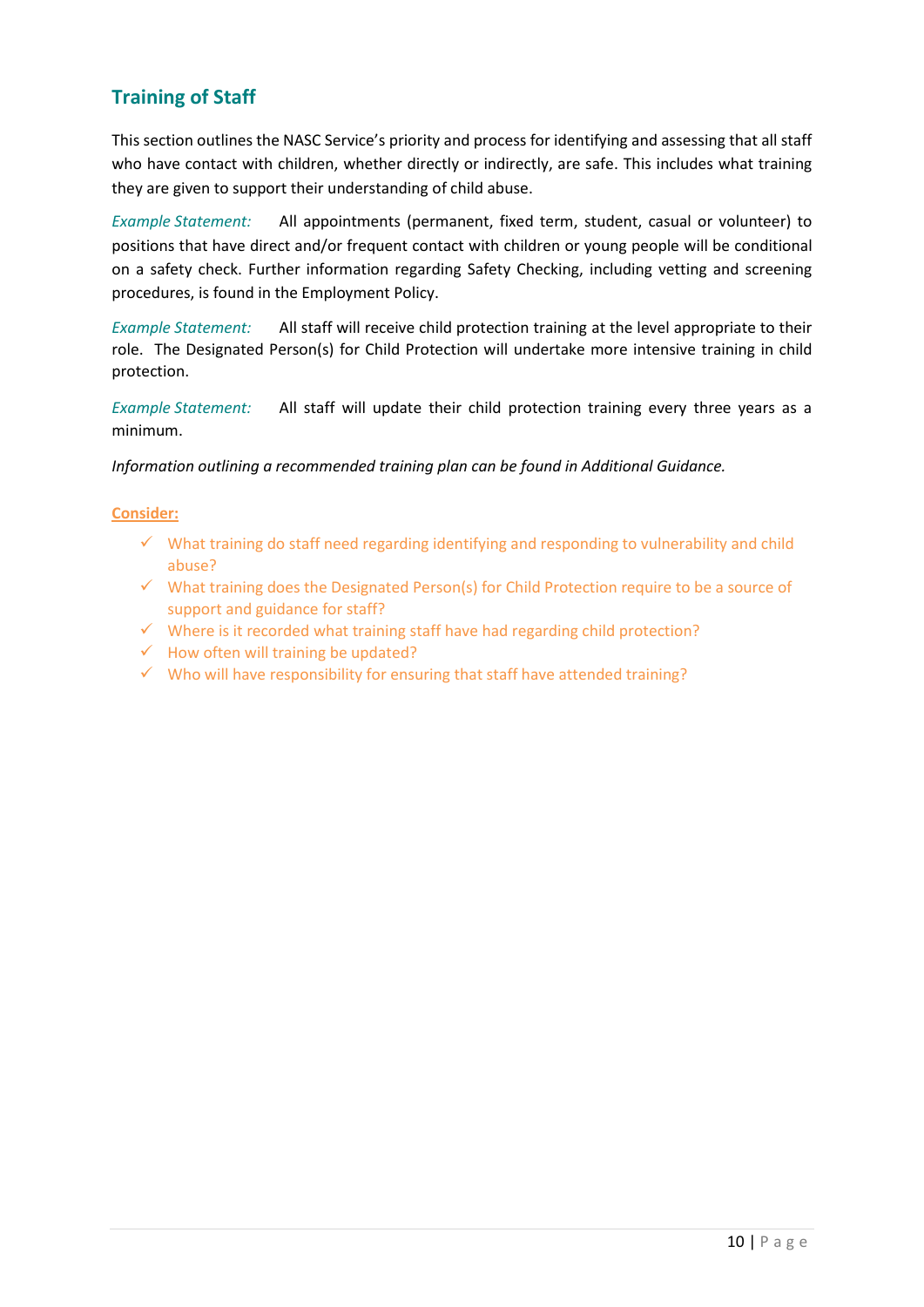# **Safe Working Practices**

This section outlines the expected behaviours of staff that ensure they are working safely. Providing clear guidelines on staff behaviours ensures consistency of actions that keeps both children and staff safe.

Further information regarding safe working practices are included in 'Additional Guidance'.

*Example Statement:* All staff are expected to behave in manners consistent with the {NASC Service} Code of Conduct.

*Example Statement:* All staff are expected to behave in manners that maintain appropriate professional boundaries and avoid behaviour which might be misinterpreted by others.

- $\checkmark$  What guidelines are established that identify expected behaviours of staff? Is there a Code of Conduct or Staff Handbook?
- $\checkmark$  What systems are in place for concerns to be raised if a member of staff is considered to be working in unsafe ways?
- $\checkmark$  How are potentially unsafe situations identified and recorded? I.e. teenagers with physical behavioural issues or a female assessor visiting a child with sexually problematic behaviours.
- $\checkmark$  What guidelines are in place that outlines expectations of staff in relation to:
	- o The use of social media or personal cell phones to contact children
	- o The use of photography or videos
	- o Being alone with children
	- o Appropriate language to use in front of children
	- o The giving of gifts or rewards to children
	- o Personal relationships with clients or past clients
	- o Physical contact with children, such as holding, cuddling, playing, restraining, comforting or the administration of medical aid
	- o Transporting children
	- o Home visiting where children are present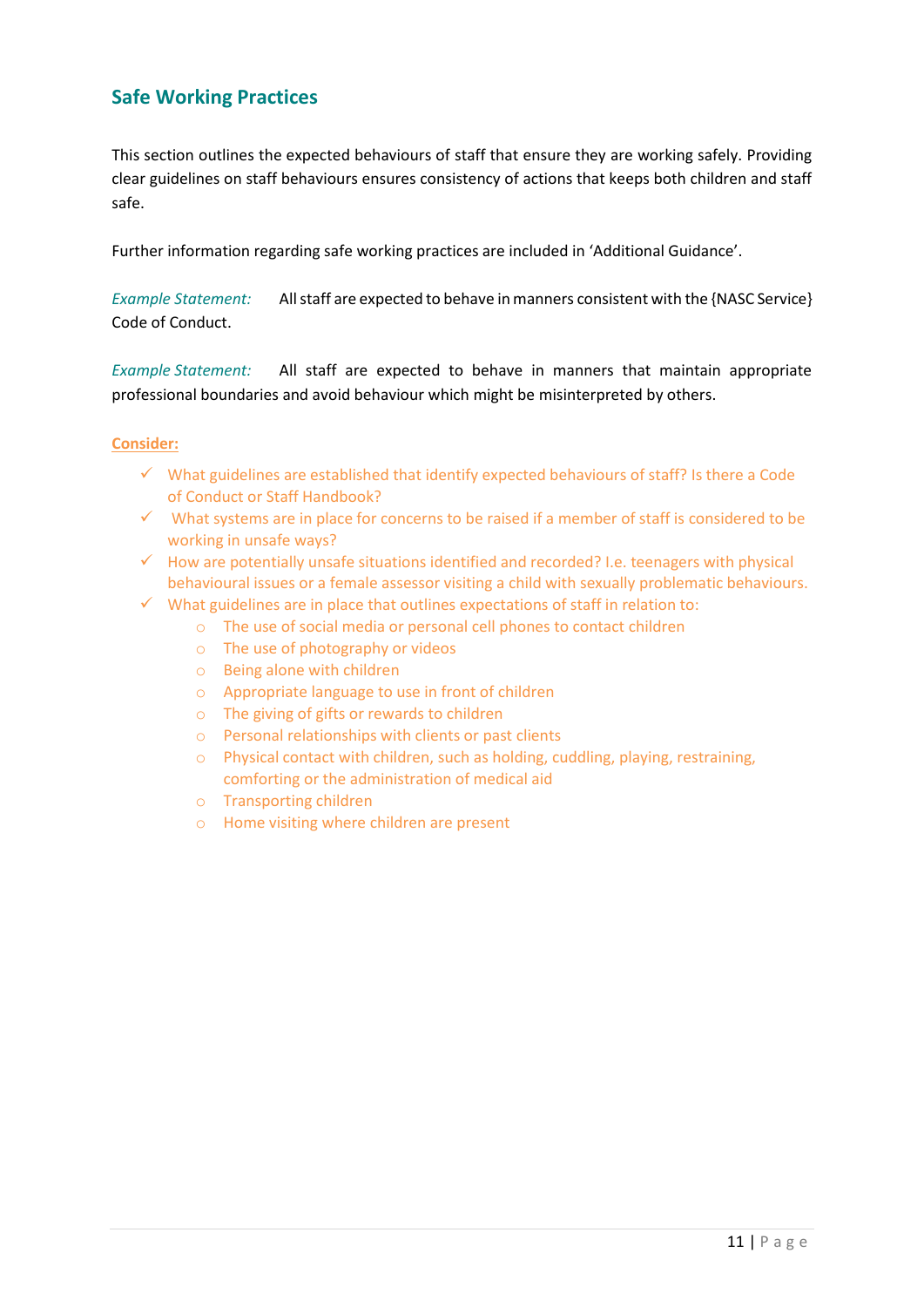# **Allegations made against members of staff**

This section outlines the procedures to follow should an allegation of inappropriate behaviour towards a child be made against a member of staff. It is important to recognise that all disclosures of abuse of a child must be taken seriously, reported and investigated appropriately, with the safety of child being of the highest concern.

*Example Statement:* Allegations, suspicions or complaints of abuse against staff, volunteers or representatives of other agencies must be taken seriously and reported to the Manager who will deal with them immediately, sensitively and expediently within the procedures outlined in this Section.

*Example Statement:* It is **NOT** the responsibility of staff to investigate allegations of child abuse.

*Example Statement:* If the Police decide to undertake a criminal investigation then the member of staff may be suspended, without prejudice, as a precautionary measure. It is important that no internal investigation is undertaken, and no evidence gathered that might prejudice the criminal investigation.

- $\checkmark$  Who is the appropriate person to be informed regarding allegations against a member of staff?
- $\checkmark$  Who will be responsible for the employment aspects of the allegation and who will be responsible for the child protection aspects?
- $\checkmark$  What is a reasonable timeframe for reporting concerns?
- $\checkmark$  What support will be offered to the staff member who has been alleged against?
- $\checkmark$  Who will the NASC service consult with regarding the allegation?
- $\checkmark$  Who will determine whether Child Youth and Family or the Police need to be notified?
- $\checkmark$  Does this section comply with legislation? For example, Employment Relations Act, 2000
- $\checkmark$  What support and safeguards will be provided to the child pending the outcome of an investigation?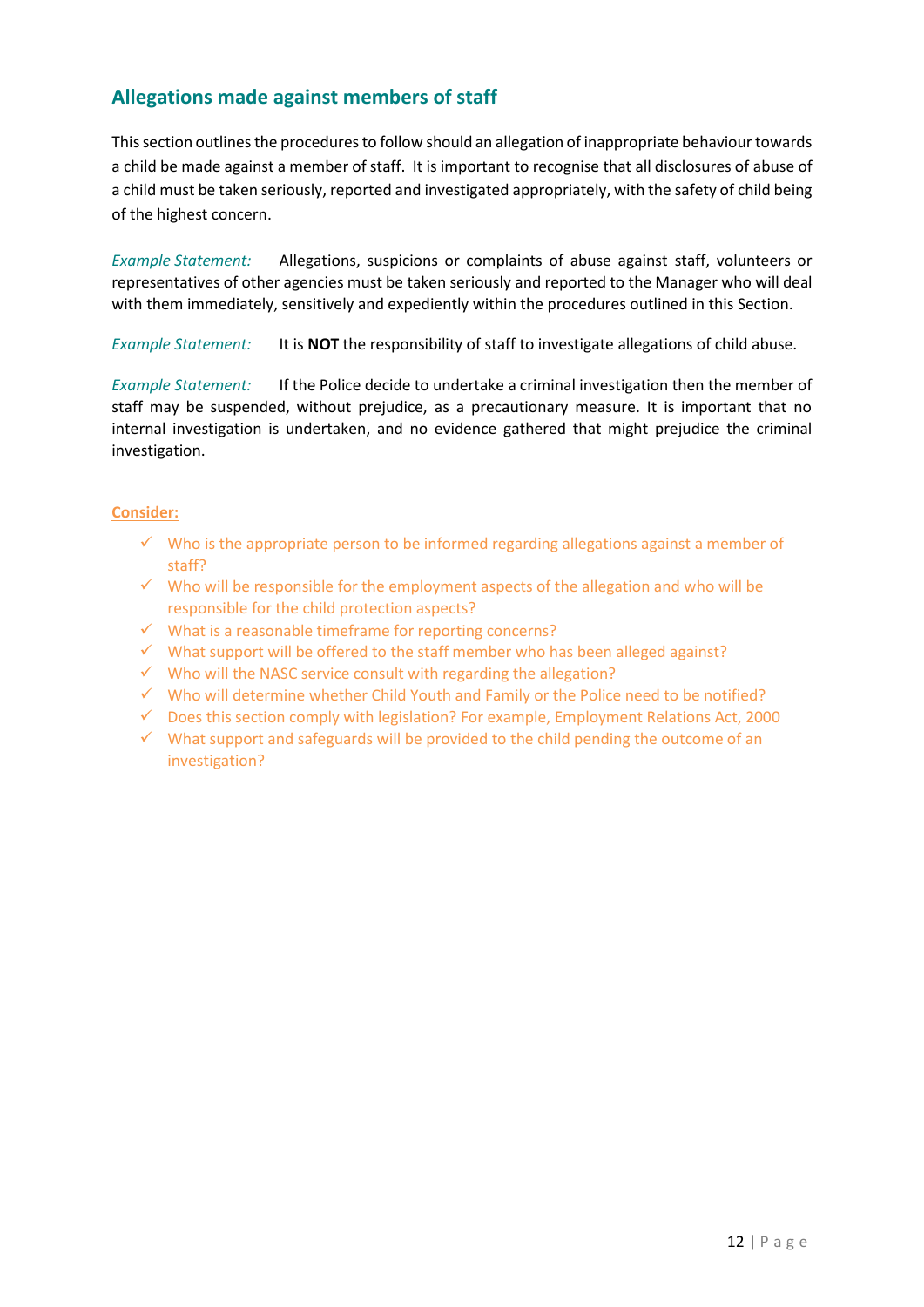## **Roles and Responsibilities**

#### **Responsibilities of all staff:**

It is the primary responsibility of staff to be vigilant, have knowledge and awareness of the indicators or neglect, potential or actual abuse and to report any concerns, suspicions or allegations of suspected abuse immediately and ensure that the concern is taken seriously and reported.

Each member of staff must:

- be aware of, and alert to, potential indicators of abuse or neglect
- record a factual account of any concerns they have, or that are brought to their attention
- appropriately seek advice and support from their Team Leader or Service Manager who will then contact external agencies if appropriate
- work in co-operation with the parents and caregivers, unless this compromises the safety of the child.

#### **Role of the Designated Person for Child Protection**

The role of the Designated Person is to:

- Ensure the needs and rights of children come first i.e. the safety and wellbeing of each child is paramount.
- Provide advice and support to staff, and make a decision as to whether or not to consult with or seek further advice from Child Youth and Family.
- Ensure clear, confidential, detailed and dated records on all child protection cases are maintained. These must contain all available information relating to the cause for concern and any subsequent action taken, including when it has been decided not to make a notification to Child Youth and Family or the police.
- Ensure that all staff are aware of, and have access to, full copies of the procedures for reporting child abuse.
- Ensure that all staff receive appropriate child protection training.
- Ensure that all staff are supported appropriately when dealing with child protection concerns.
- Establish a close link with the relevant local agencies to ensure clear and effective communication

#### **Role of Human Resources (if appropriate to service)**

The role of Human Resources is to:

- Ensure the needs and rights of children come first i.e. the safety and wellbeing of each child is paramount.
- Ensure that all allegations are managed appropriately. No investigation will occur without appropriate consultation and a decision whether a response from Child Youth and family or the Police is required.
- Ensure that the rights of the member of staff are upheld and that support is provided during an investigation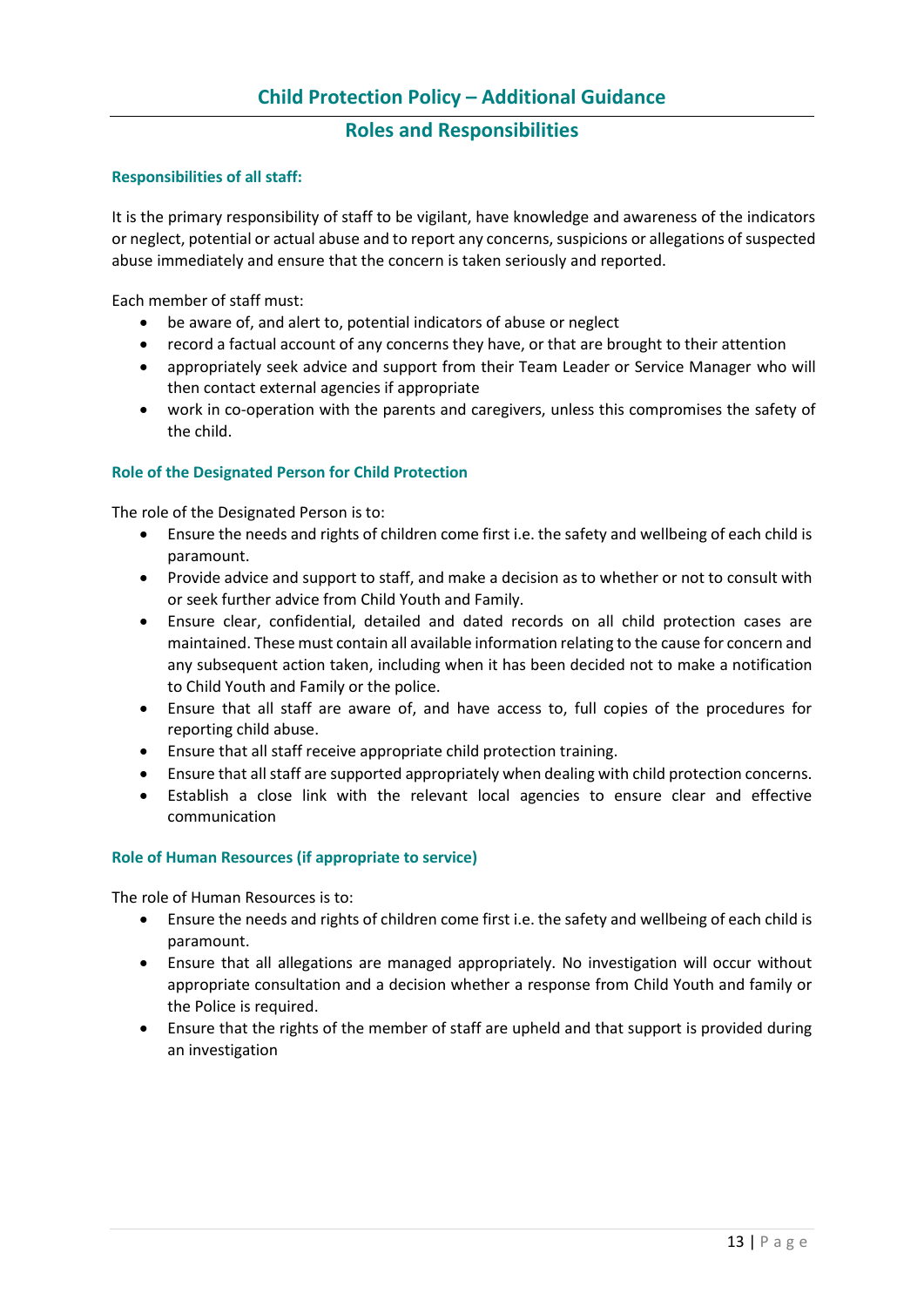#### **Guidelines for responding when a child tells of his or her abuse**

It is important that you as the adult remain calm and confident when a child tells you what has been happening to him or her. Every child is different in how, when and where they will tell an adult about abusive experiences so it will most likely happen when you are least expecting it! Your facial expressions and your tone of voice are as important as what you actually say to the child.

Stay calm, listen, **reassure** the child and at times you may need to **clarify** what the child has said so that you can take the appropriate action. If a child see's that you are upset or not able to cope with what he or she is telling you he or she may not continue to tell you what has been happening or take back (i.e. retract) the original statements they have made.

#### **DO**

- Listen, allow the child to tell as much as they want without interrupting (remember listening is not questioning)
- Respond reassuringly to the child (see below section)
- If you do ask a question avoid asking leading questions, ask only open questions that seek clarification so that you can decide what action you need to take (see below section)
- Most importantly "BELIEVE WHAT THEY SAY"
- Document what the child said and the responses that you made and any clarifying questions asked (word for word and remember to put the date, time, place and who was present)

#### **DON'T**

- Question in a way that introduces words, phrases, people's names or concepts
- Indicate that you disbelieve the child
- Try to correct, confront, change, challenge or influence what they say
- Respond by saying "You should have told me sooner" or "Why did you let him/her do that?"

#### **Disclosures that indicate an abusive experience**

Those working with children know not to "question the child" if a disclosure of abuse is made. This is correct - questions should not be asked if the child makes what could be considered a "clear disclosure" of abuse e.g. "Mum punched me in the head and made my nose bleed", or "Uncle got into my bed and put his hand in my bum". These types of disclosures require (1) a reassuring response by an adult and (2) the adult to take immediate action by contacting CYF and/or Police.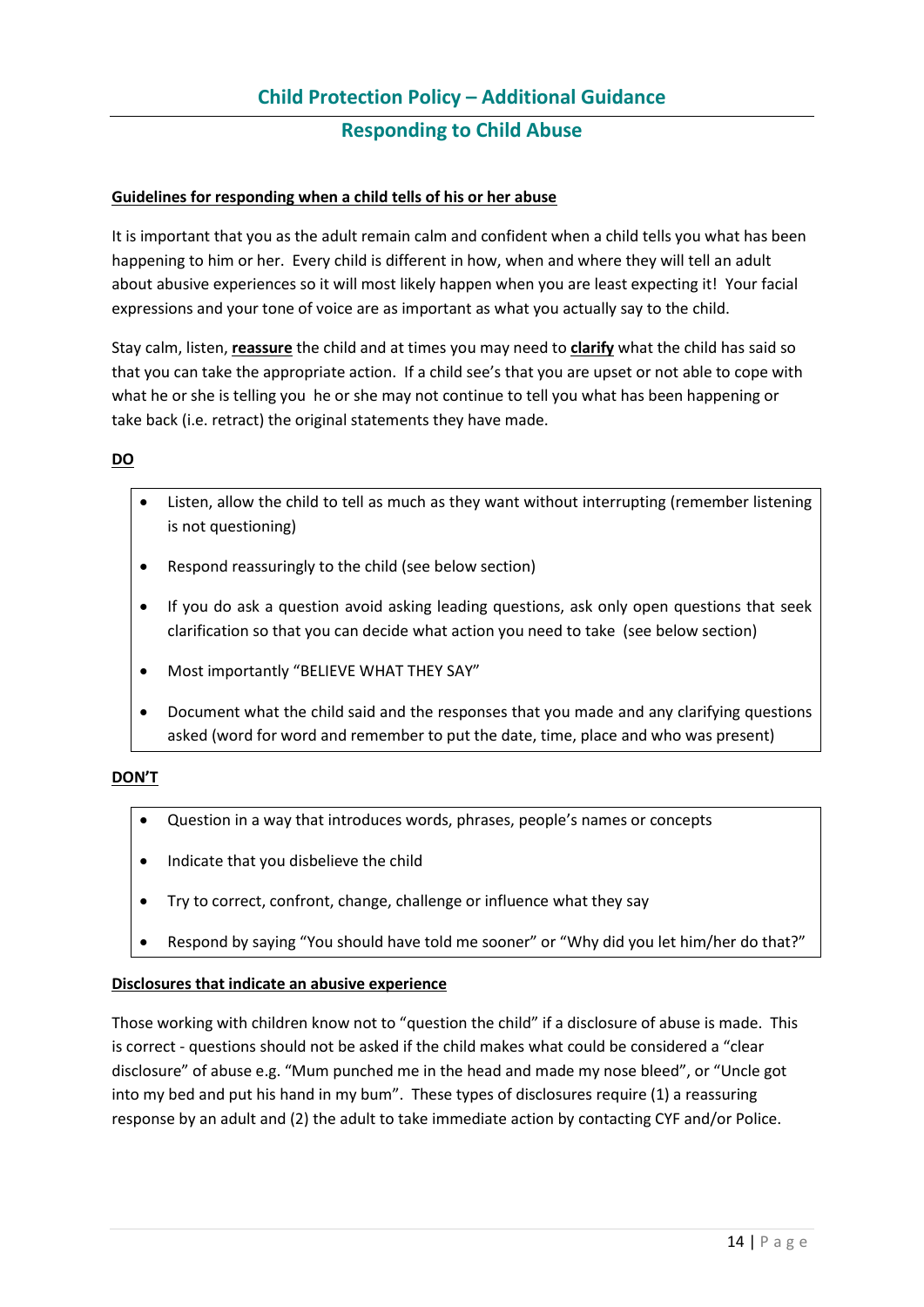## **Training of Staff**

**All Staff** should receive basic awareness training in child protection. This training should provide a context of child protection within New Zealand, with an overview of understanding how to recognise indicators that a child may be vulnerable to abuse. This training should be provided in a multi-agency forum encouraging staff to meet and recognise other agencies and service providers in their community. It is recommended that all staff update their training every three years as a minimum.

A recommended training for all staff would be the free seminar *Working Together to Keep Children and Young People Safe* delivered by Child Youth and Family.

**Frontline Staff** should receive basic awareness training in child protection. This training should provide a comprehensive outline of the indicators that identify children who are vulnerable to abuse. This training should also explore the procedures for responding to concerns and the responsibilities of statutory agencies to respond to concerns. This training should also provide an overview of the legislation relating to child protection. It is recommended that frontline staff update their training every three years as a minimum.

A recommended training for frontline staff would be the one day workshop *Identifying and Responding to Vulnerability and Abuse of Children and Young People* delivered by Child Matters.

**Frontline Staff** who work closely and regularly with children should focus on developing their understanding of vulnerability, risk and abuse of children. This training may provide more specific information on areas such as child development, cultural practices or child protection to generate a deeper level of understanding in how to recognise and respond appropriately to concerns. It is recommended that frontline staff who work regularly with children update their training every two years as a minimum.

Recommended training for frontline staff who work closely and regularly with staff might be:

- *Early Years Last Forever* or *Unravelling the Teenage Brain* delivered by Brainwave Trust
- *Protecting Children with Disabilities* delivered by Child Matters
- *Understanding Emotional Abuse and Neglect* delivered by Child Matters
- *Maori in the 21st Century with Sir Mason Durie* delivered by Compass

**NASC Manager and Designated Person for Child Protection** should receive child protection that provides them with the knowledge and understanding that enables them to provide advice and guidance to staff regarding child protection concerns, and to influence the organisational practices. This training should provide a deeper level of understanding of vulnerability, risk and abuse. It should also explore long term effects of abuse, how to respond to children who disclose, and the process of how child abuse is responded to. This training should be undertaken in a multi-agency setting that enables the development of networks and relationships with other agencies in the community. It is recommended that the NASC Manager and Designated Person for Child Protection update their training with a one day specialist workshop every two years as a minimum.

Recommended training for the NASC Manager and Designated Person for Child Protection would be the NZQA accredited five day *Child Protection Studies Programme* delivered by Child Matters. Further training can be accessed through the yearlong NZQA accredited Diploma delivered by Child Matters.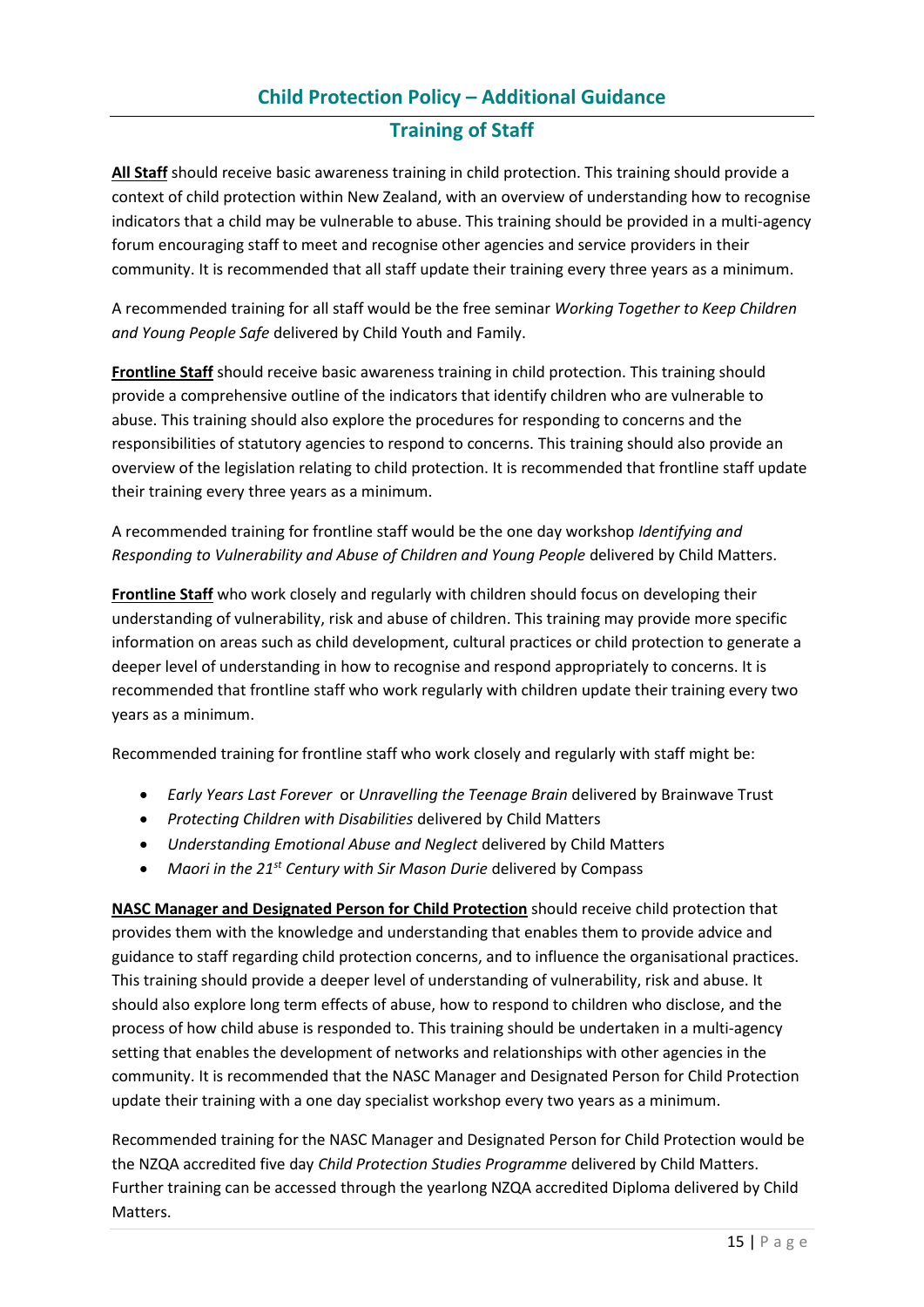## **Allegations against members of staff**

{NASC Service} has a duty of care to the children it provide services to. A failure to report a significant concern about a child is a breach of that child's human rights.

Anyone who has reason to make a complaint will be made aware of the {NASC Service} complaint process. There is potential that an issue raised as a complaint may also constitute an allegation of abuse. Any such complaint that raises a child protection issue will be referred directly to the General Manager or Chief Executive Officer.

It must be remembered that making a disclosure or a complaint against someone in a position of power and authority is always difficult. The person making the disclosure may reconsider and express a wish to retract their allegation. At the outset it must be clearly communicated with the child or adult that their concern is being taken seriously and will be responded to in accordance with this policy.

In all child protection cases {NASC Service} will co-operate fully with both Child Youth and Family and the Police in their investigations and assessments.

If the Police decide to undertake a criminal investigation then the member of staff may be suspended, without prejudice, as a precautionary measure. It is important that no internal investigation is undertaken, and no evidence gathered that might prejudice the criminal investigation.

If there is insufficient evidence to pursue a criminal prosecution, then a disciplinary investigation may still be undertaken if there is "reasonable cause to suspect" that abuse may have occurred. The allegation may represent inappropriate behaviour of poor practice by a member of staff which needs to be considered under internal disciplinary procedures.

Human Resources or the NASC Manager will be responsible for advice on any action to be taken in response to allegations against {NASC Service} staff that relate to employment process.

All staff have a responsibility to understand what constitutes appropriate behaviour in relation to children and young people. All staff have a responsibility to maintain appropriate standards of behaviour and to report lapses in these standards by others. Any concerns or reasonable suspicions of abuse should be reported to their manager, in the first instance.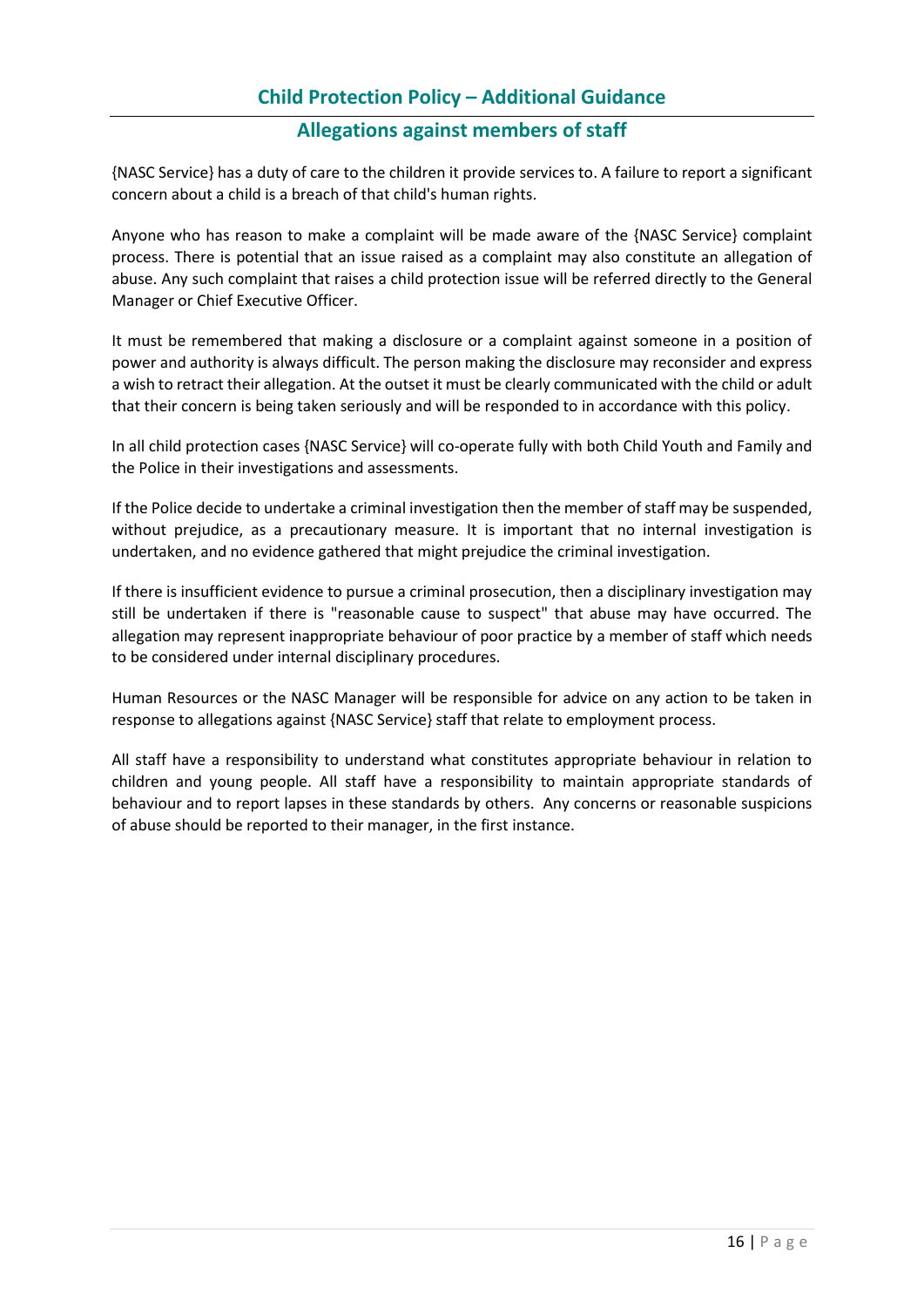## **Safe Working Practices**

A relationship between an adult and a child or young person cannot be a relationship between equals. There is a potential for exploitation and harm of vulnerable young people. Adults have a responsibility to ensure that an unequal balance of power is not used for personal advantage or gratification.

Adults should always maintain appropriate professional boundaries and avoid behaviour which might be misinterpreted by others. Adults who work with children must therefore act in a way that is considered to be safe practice.

Communication between children and adults, by whatever method, should take place within clear and explicit professional boundaries. This includes the wider use of technology such as mobile phone, text messaging, emails, digital cameras, videos, web-cams, websites, social networking and blogs. Adults should not share any personal information with a child or young person. They should not request, or respond to, any personal information from the child or young person other than that which might be appropriate as part of their professional role. Adults should ensure that all communications are transparent and open to scrutiny.

Any sexual activity between an adult and a child or young person will be regarded as a criminal offence and will always be a matter for disciplinary action.

When physical contact is made with a child this should be in response to their needs at the time, of limited duration and appropriate to their age, stage of development, gender, ethnicity and background. Adults should use their professional judgement at all times, observe and take note of the child's reaction or feelings and use a level of contact and/or form of communication which is acceptable to the child for the minimum amount of time necessary.

All staff are expected to behave in manners consistent with the {NASC Service} Code of Conduct.